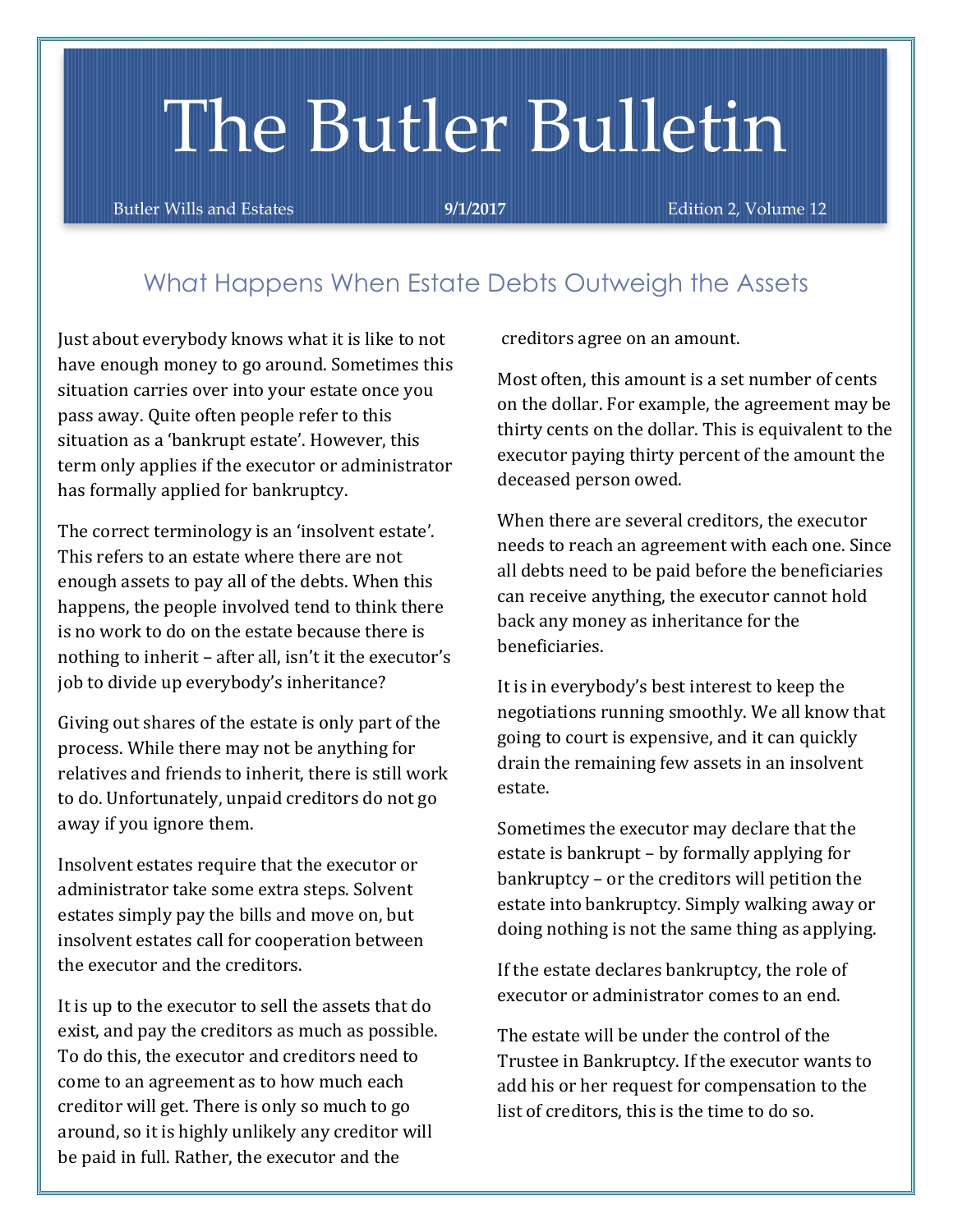## Did you miss an episode of *The Law Show?*

Our weekly show on VOCM has moved to Saturdays at 5pm. With the change, a few people have mentioned that they have missed a couple episodes. Not to worry – you can listen to any episode online at [www.vocm.com](http://www.vocm.com/) for free! Here are all of the topics we've covered so far:

September 2, 2017 -Dealing with Digital Assets (even if you think you don't have any) August 26, 2017 - Bullet-Proofing Your Will August 17, 2017 - Practical Tips and How-To's August 10, 2017 - Estate-Related Words and Phrases Explained August 3, 2017 - Answering Beneficiary Questions July 27, 2017 - Adult Guardianship July 20, 2017 - Common Mistakes in Home-Made Wills July 13, 2017 - Finding & Working with a Lawyer July 6, 2017 - Executor's Accounting June 29, 2017 - Estates Gone Wrong June 22, 2017 - Changing &/or Removing Executors June 15, 2017 - Dying Without a Will June 8, 2017 - Blended Families June 1, 2017 - Beneficiaries Contesting Wills May 25, 2017 - Answering Listeners' Questions May 18, 2017 - Enduring Powers of Attorney May 11, 2017 - Executor's Duties May 4, 2017 - Myths and Misconceptions About Estates April 27, 2017 - Joint Property April 20, 2017 - Using a Trust Company in Your Estate Planning (with CIBC) April13, 2017 - The Building Blocks of Estate Planning April 6, 2017 - All About Probate

Do you have a suggestion for a topic? Send an email to [thelawshownl@gmail.com](mailto:thelawshownl@gmail.com)

## Nominate Lynne's Blog

Since 2009, Lynne has been blogging about Canadian estate law. *Estate Law Canada* is visited by an average of 5000 people day, all of whom are looking for reliable, Canadian information.

The Expert Institute is accepting nominations for their third "Best Legal Blog" contest. The blogs with the most nominations are eligible to be part of the public vote. If you'd like to nominate Lynne's bog, click [here](https://www.theexpertinstitute.com/blog-contest/?utm_source=email&utm_medium=email&utm_content=in-body-link&utm_campaign=blog-contest-8.14.2017-general) and scroll down to the "nominate a blog" button.

Nominations are accepted until September 15.

**Blog Title** – Estate Law Canada

**Blog Address** – <http://estatelawcanada.blogspot.ca/>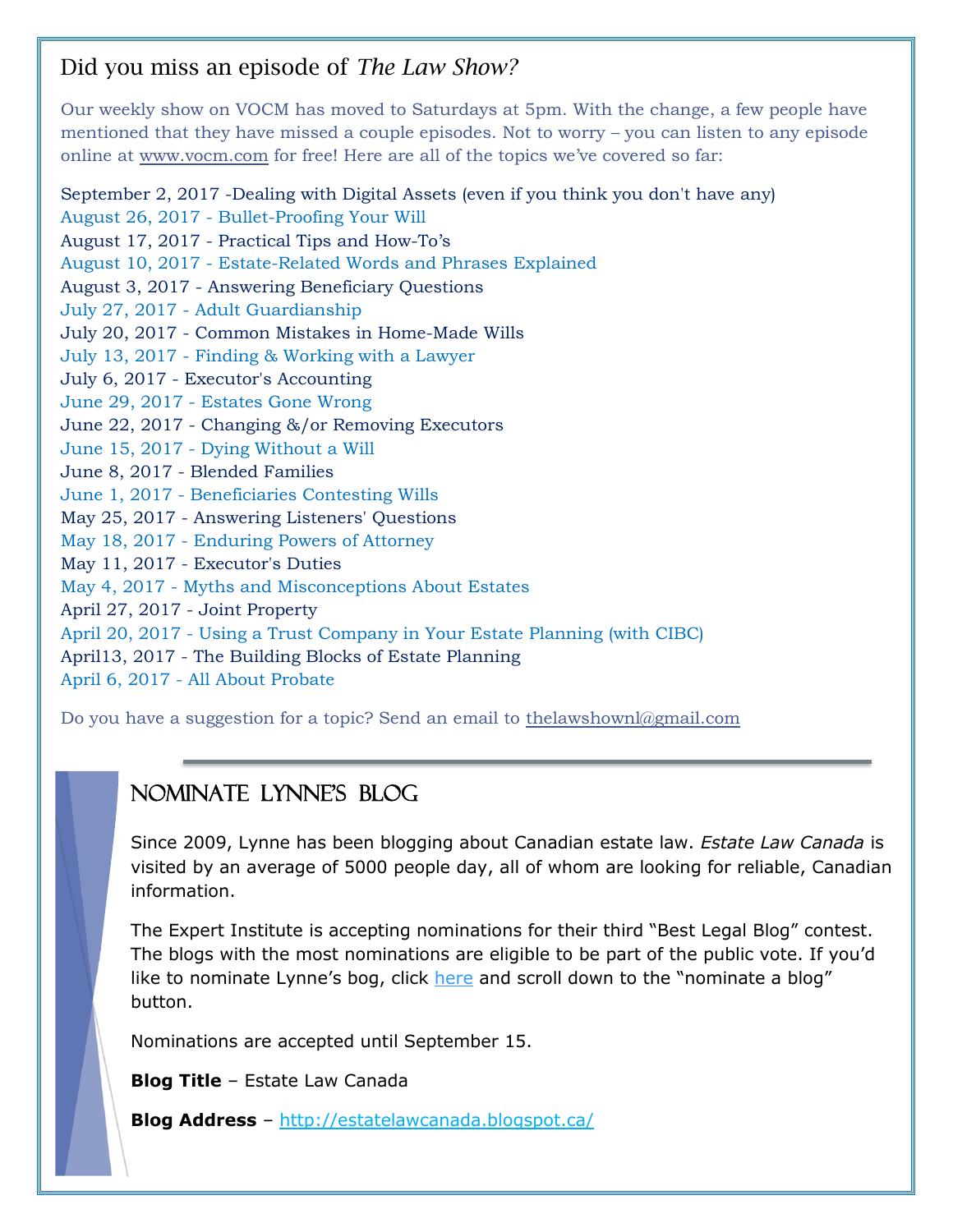#### Question from a reader:

*"What do I do if someone's names don't match? I need to apply to be the administrator for my mom, but her birth certificate says one name but her ID and all her bank stuff says a different one."*

This is one of those situations that seems more complicated than it is. It also isn't that uncommon. A lot of people use their middle names instead of their first names.

Even people who use their given first names find there is a difference between how they have spelled it their entire lives and how it appears on their birth certificate. This results in one name being on their birth certificate and a different one on everything else.

Fortunately, this problem has a simple solution. When you are filling in the forms for administration, simply put the name on their birth certificate, then "also known as" and the name they went by on a daily basis.

For example, if someone's given name is *Anne Margaret Smith*, but she goes by *Maggie Smith*, the form should read as:

In the Estate of ANNE MARGARET SMITH, also known as MAGGIE SMITH.

This ties the two names together so there is no trouble down the road. If you receive a Grant of Administration for Anne Margaret, then try to access the assets of Maggie Smith, you'll be denied.

However, if both names are on the administration, it shows that both names apply to one person.

## If I gave a child up for adoption, can I still leave an inheritance for that child?

A lot of the conversation about adoption in estate planning is focused on children who were put up for adoption potentially contesting the wills of their biological parents. Sometimes this does happen, but it certainly isn't the only possible scenario.

As adopted children grow into adults, some of them have a desire to reconnect with the people who gave birth to them. This is a very personal decision, as is the decision to place a child for adoption. Once the parents and children reconnect, the relationship can become very intimate. When it comes to estate planning, this can cause some confusion.

Children who have been adopted by another family have no legal right to the estates of their biological parents. This is true regardless of the nature of their relationship. For children who have reconnected with their biological parents, this can feel very unfair.

In order to prevent this situation, the parents can leave something to this child in their will. It is their money, property, and belongings, and they can divide it however they wish.

To eliminate confusion, the child should be referred to by name. Be sure to include both the first and last name. Assuming the person will be included in the phrase "my children" won't work, because legally they are someone else's child.

If you want to leave something to a child that you have reconnected with, you can do so. How you distribute your estate is entirely up to you. As long as you don't exclude someone who has a legal right to inherit (a dependent) you can give whatever you want to whomever you want.